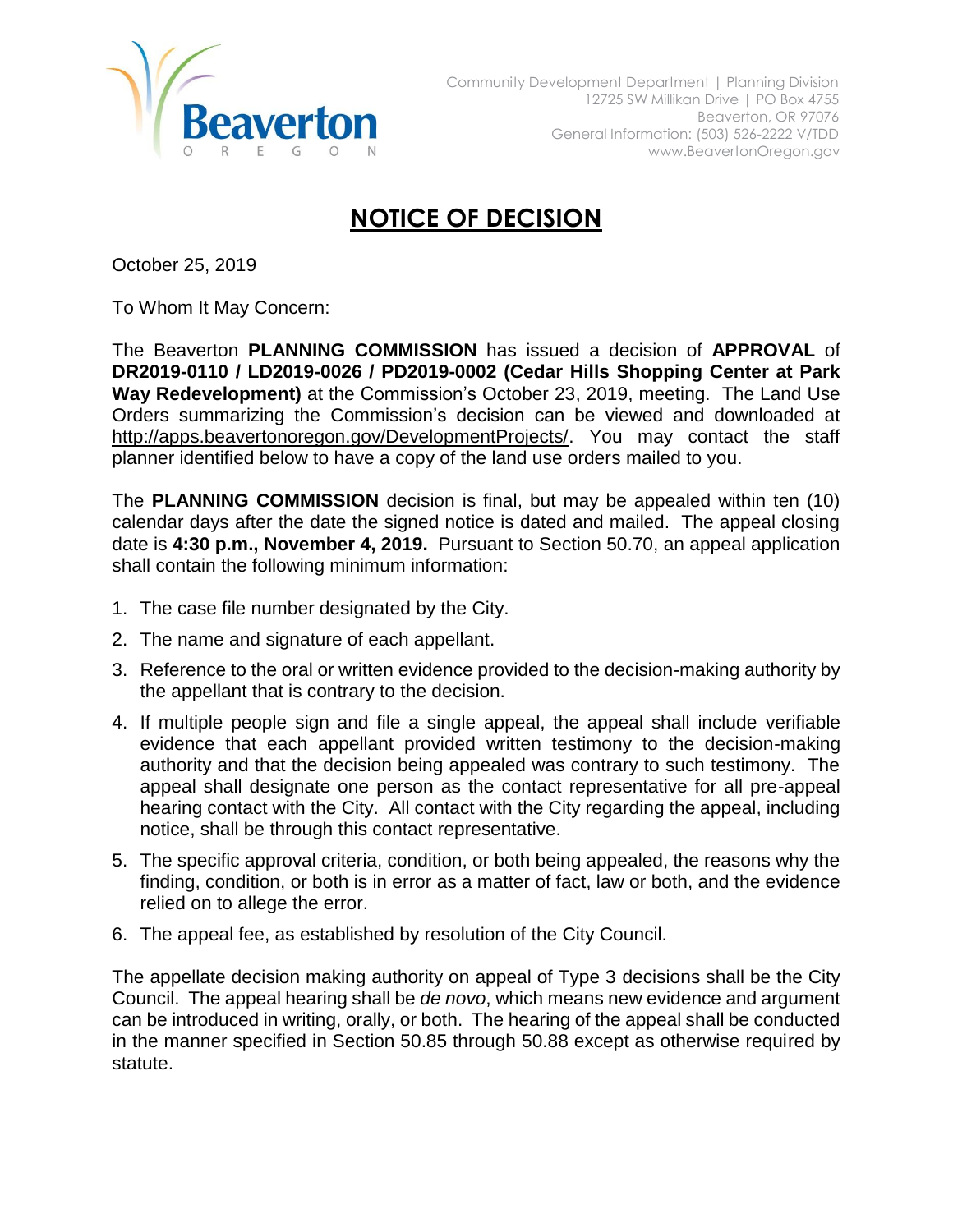Please note that failure to comply with the requirements of Sections 50.70.1 and 50.70.2 is jurisdictional and deprives the appellant of an opportunity for the appellate decision making authority to hear an appeal.

The current appeal fee due at time of filing is \$2,134. The fee amount depends upon the action being appealed and the number of appeals being filed. Furthermore, pursuant to Section 50.70.5.E if the appeal is requested to be on the record, a fee to cover the cost of preparing a transcript of the decision-making authority proceedings is required. The appellant shall remit a fee to cover the cost of the transcript of the decision-making authority's proceedings within five (5) days after the Director estimates the cost of the transcript. Within ten (10) days of the notice of completion of the transcript, the appellant shall remit the balance due on the cost of the transcript. If the estimate exceeds the cost, the balance shall be refunded.

The complete case file is available for review at the Planning Division, Community Development Department, 4th Floor, City Hall, 12725 SW Millikan Avenue. Hours of operation are 7:30 a.m. to 4:30 p.m., Monday through Friday, except for holidays. For more information about the project, please contact **Lauren Russell, AICP, Associate Planner** at **503-526-3718.**

Sincerely,

Lower Russell

Lauren Russell, AICP Associate Planner

cc: Fred Gast, UrbanForm Development, Applicant Stacy Connery, Pacific Community Design, Inc., Applicant's Representative Cedar Hills II LLC, Owner Cedar Hills Shopping Center LLC, Owner Quick Signs Inc by Nita M Shah, Owner CJ Shumate, Public Testimony Christina Stimpson, Public Testimony Ted Radzwillowicz, Public Testimony Troy Stevens, Public Testimony Holly Van Houten, Public Testimony Annalisa Paul, Public Testimony Mitchell and Patricia Satter, Public Testimony John Duncan, Public Testimony Chuck and Lynetta Weswig, Public Testimony Patty Jones, Public Testimony Julia Kuhn, Kittelson & Associates, Public Testimony